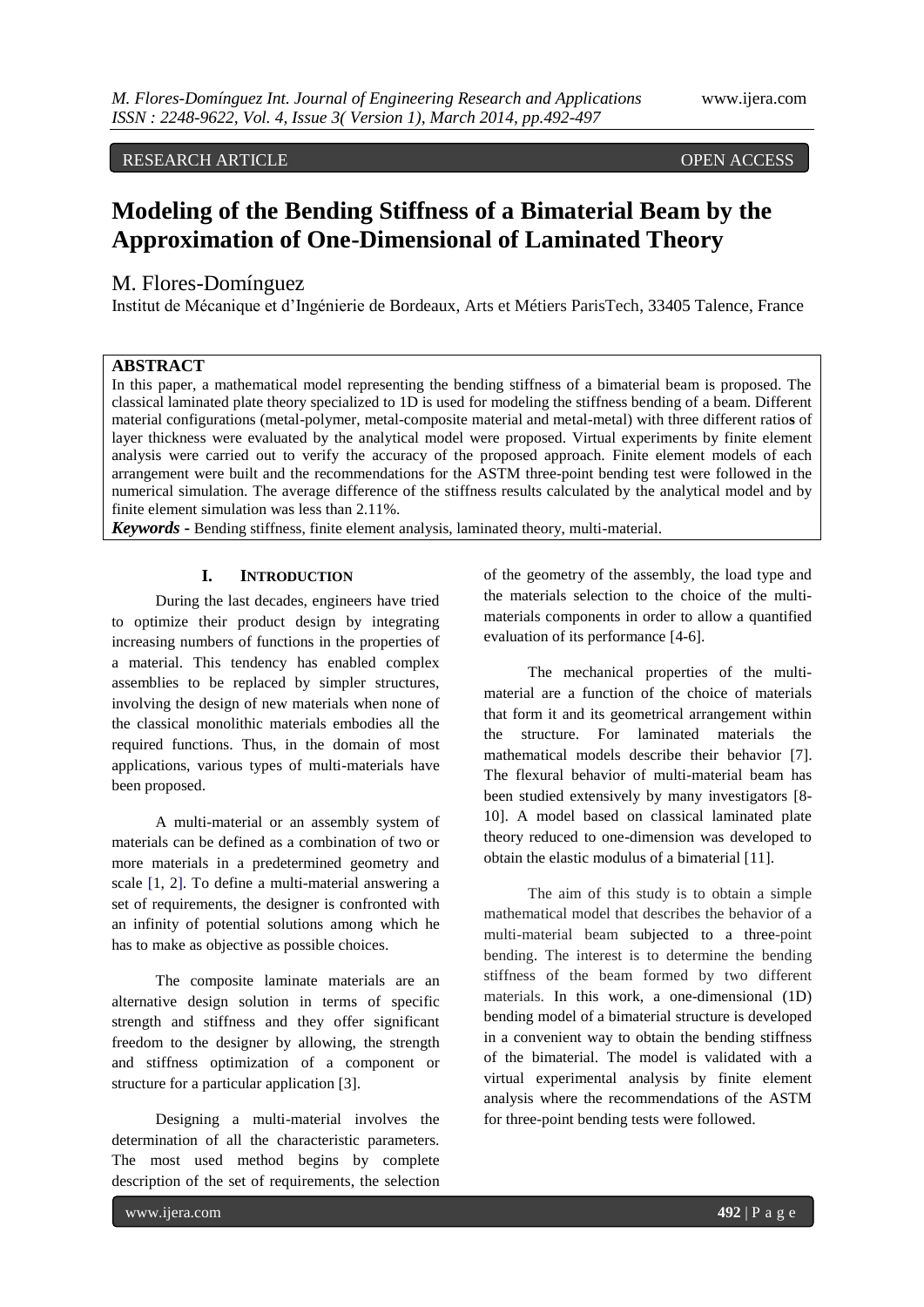## **II. LAMINATE ANALYSIS**

A perfectly bonded bimaterial subject to a moment is analyzed, and is based on classical laminated plate theory (CLPT), specialized 1D. The bimaterial is of length *L*, width *b*, and thicknesses  $h<sub>l</sub>$ and *h<sup>2</sup>* for each material, see Fig. 1. The *x*-coordinate is the axial coordinate and the *z*-coordinate is the through-thickness coordinate, with  $z = 0$  at the midplane  $((h_1 + h_2)/2)$ . A concentrated load P is applied at mid span. In this manner, the bimaterial system may be modeled using the first-order laminated theory [12**]**, here specialized to 1D. Within the linear elastic region, the stresses  $(\sigma)$  are proportional to strains  $(\epsilon)$ ,

$$
\sigma_x(i) = E_i \varepsilon_x(x) \tag{1}
$$

Here, subscripts  $i = 1, 2$  correspond to each material, and  $E$  is the elastic modulus for isotropic materials, or the effective modulus for composite materials.



Figure 1. Schematic representation of a bimaterial system

According to the Kirchhoff hypothesis [12, 13] (see Fig. 2), the axial displacement  $u$  of a point at  $(x, z)$ may be calculated using the mid-plane axial displacement  $u^0$  and the rotation of the cross section  $\psi(x)$ , this is:

$$
u = u^0(x) + z\psi \tag{2}
$$

where  $u^0 = u(x, z = 0)$ , and  $\psi$  is the rotation of a cross section at *x*, originally plane and perpendicular to the specimen axis.

The corresponding variation of strain through the thickness is given by:

$$
\varepsilon = \varepsilon_x^0 + z \kappa_x \tag{3}
$$



Figure 2. Deformed geometry of the section of a beam in the theory of laminated.

where  $\varepsilon_x^0$  is the mid-plane strain, and  $\kappa_x$  is the midplane curvature given by:

$$
\kappa_x = \frac{d\psi}{dx} \tag{4}
$$

In general, the force and moment resultants, Nx and Mx, are defined as [1**4]**,

$$
N_x = \int_{-h/2}^{h/2} \sigma_x dz
$$
 (5a)

$$
M_x = \int_{-h/2}^{h/2} \sigma_x z dz
$$
 (5b)

Substitution of Equation 1 and 3 into Equation 5 yields, after integration and simplification

$$
N_x = A\varepsilon^0 + B\kappa_x \tag{6a}
$$

$$
M_{x} = B\varepsilon^{0} + D\kappa_{x}
$$
 (6b)

where A, B, and D are, respectively, the 1D extensional, coupling and bending stiffness, given by:

$$
A = E_1 h_1 + E_2 h_2 \tag{7a}
$$

$$
B = \frac{1}{2} h_1 h_2 (E_2 - E_2)
$$
 (7b)

$$
D = \frac{1}{12} [E_1 (h_1^3 + 3h_1 h_2^2) + E_2 (h_2^3 + 3h_1^2 h_2)]
$$
 (7c)

It is assumed that both materials have a moderate inter-laminar shear modulus and a large (>10) length-to-thickness ratio. Thus, shear deformation is expected to be minor and can be neglected.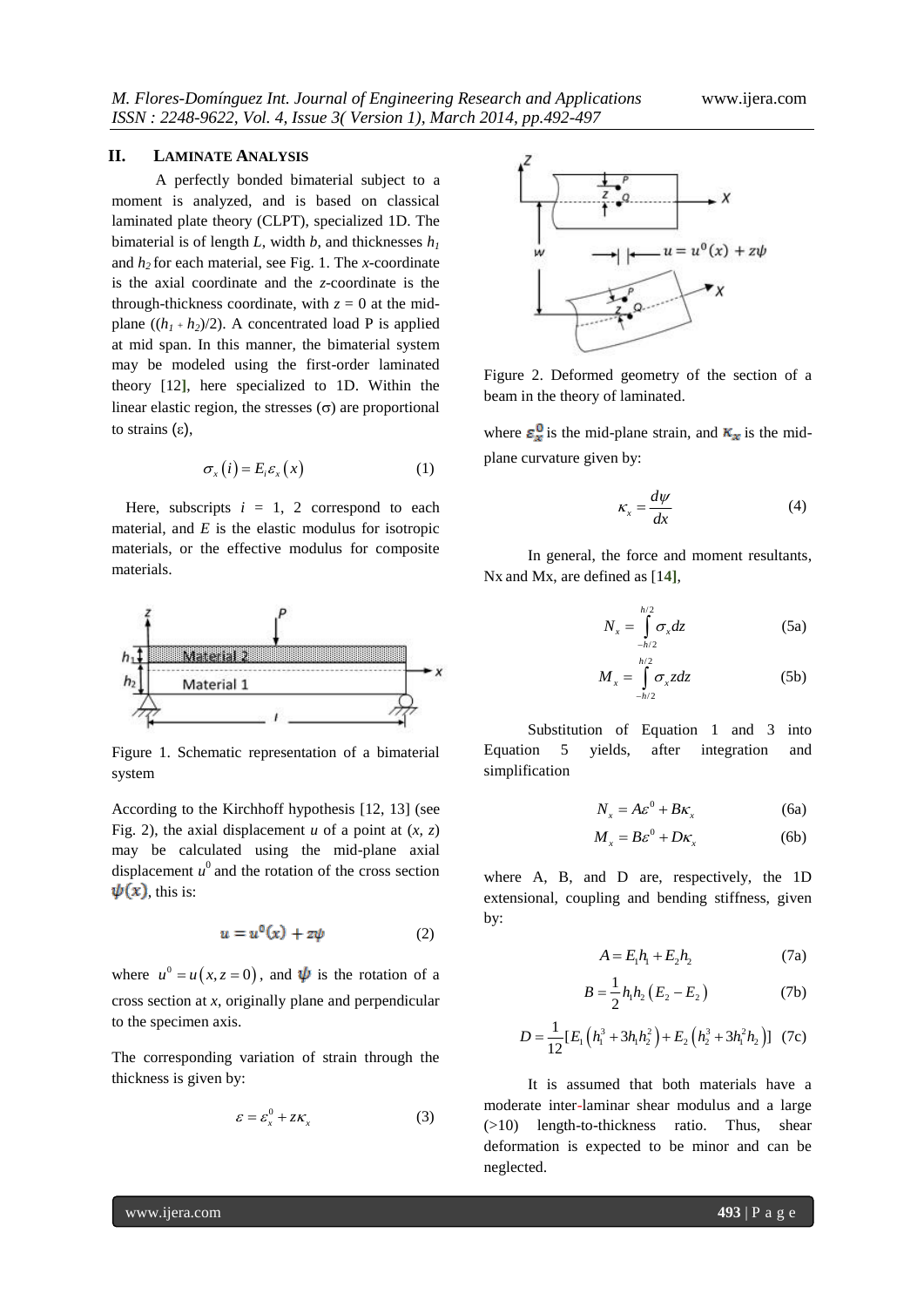For the case of bending loading examined herein, the only applied load is the concentrated load P at mid span. The moment associated with the simply supported beam with a concentrated load is given as:

$$
M_{x} = \begin{cases} \frac{P}{2b}x, & 0 < x \leq \frac{L}{2} \\ \frac{P}{2b}(L-x), & \frac{L}{2} < x \leq L \end{cases}
$$
(8)

thus, Equation 6a with  $N_x = 0$  yield

$$
\varepsilon_x^0 = -\frac{B}{A} \kappa_x \tag{9a}
$$

Substituting Equation 9a into Equation 6b yields the mid-plane curvature  $\kappa_{\mathbf{x}}$ ;

$$
\kappa_x = \frac{M_x}{\left(D - \frac{B^2}{A}\right)}\tag{9b}
$$

Since  $\kappa_x = \partial^2 w(x)/\partial x^2$ , the deflection of the mid-plane can be found by integrating the Equation 9b, where the conditions boundary  $\partial w / \partial x = 0$  (slope of the bending) at  $x = L/2$  and  $w=0$  (deflection) at  $x=0$  are evaluated for the first and second integral constants, respectively. The deflection equation is given by the following:

$$
w(x) = \frac{P}{4b} \left( \frac{A}{AD - B^2} \right) \left( \frac{x^3}{3} - \frac{L^2 x}{4} \right) \tag{10}
$$

The maximum deflection  $\delta$  is given in  $x = L/2$ , thus the maximum deflection displacement is given by:

$$
\delta = \frac{PL^3}{48b} \left( \frac{A}{AD - B^2} \right) = \frac{PL^3}{48b} m \tag{11}
$$

where  $\delta$  is the deflection measure at the center, P is the concentrated load, L is the spam between the supports and *m* is termed as the flexural rigidity (EI for a homogeneous beam) of the beam. The slope of the load-deflection curve is termed as the bending stiffness, that is:

$$
K = \frac{P}{\delta} = \frac{48b}{L^3}m\tag{12}
$$

Note that if  $E_1 = E_2$ , the maximum defection equation  $(\delta = PL^3 / 4Ebh^3)$  of a simply supported beam with rectangular cross section subjected to concentrated load *P* in mid-span is recovered.

#### **III. ANALYSIS OF BENDING STIFFNESS**

In order to ascertain the accuracy of the obtained analytical expression of bending stiffness for the bi-material beam, a virtual experimental analysis by finite element analysis was carried out. The tests were performed using the commercial FEM software ANSYS Mechanical APDL v14.5. In this analysis, the recommendations of the ASTM for three-point bending tests [14] to characterize the stiffness of the beam were followed. The principal scheme of three-point bending test is described in Fig. 1.

As previously discussed in section 2, the bending stiffness can be determined in terms of the Young's modulus of the materials, the layers thickness, the span between supports and the width of the beam. In order to validate the Equation (12), nine different models with dimensions of 64 x 4 x 4 mm were proposed. The total thickness h of the beam was maintained constant and three different thickness ratios of the layers (h1/h2) were used: 3, 1, and 1/3. Four materials were used for the layers. The arrangements of the layers for the system were: metal-polymer, metal-composite material and metalmetal, where aluminum was used as material 2. The mechanical properties of the materials are presented in Table 1.

Table 1. Material properties used in this study.

| Material      | Property  |      |  |
|---------------|-----------|------|--|
|               | $E$ [GPa] | ν    |  |
| Aluminum (Al) | 69        | 0.33 |  |
| Steel (St)    | 200       | 0.3  |  |
| Polymer (PC)  | 2.38      | 0.36 |  |
| <b>CFRP</b>   | 139       | 0.21 |  |

#### **3.1 Finite Element Analysis**

The 3D models of the different bimaterial beams proposed were constructed. The models consist of two laminates perfectly bonded at the

www.ijera.com **494** | P a g e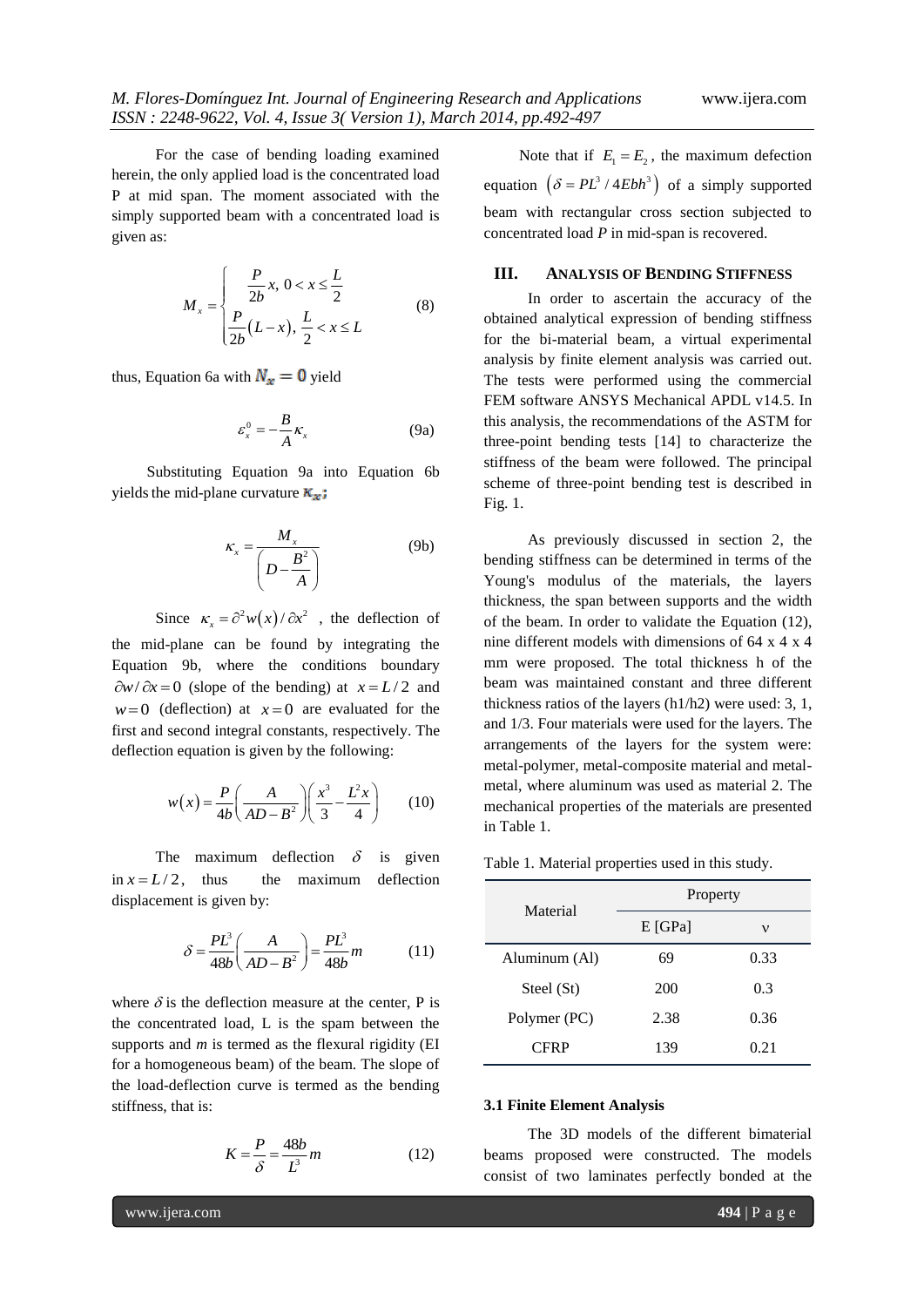interface. The models were discretized with 3-D 20 node solid element for both materials. These elements have quadratic displacement behavior and they have three degrees of freedom per node, translated into the nodal x, y and z directions [15]. For each material, the nonlinear behavior was considered and isotropic hardening rule for multipoint material model was used.

To specify the three-point bending test, the nodes at the end left bottom of the beam were constrained in the z translational displacement and the nodes at the end right bottom of the beam were fully constrained. The load was applied in negative z direction of the beam at half the length along the entire width of the beam and it was applied in steps from zero to the von Mises stress of any of the two materials was equal to the ultimate stress of its material.

Example of the discretized models is shown in Fig. 3. The model for material configurations CFRP-Aluminum with 1/3 thickness ratio is presented. The mesh was formed by 5825 nodes and 1024 elements. Detail of the material thickness 2 can be observed.



Figure 3. FE model of three-point bending test.

### **IV. RESULTS AND DISCUSSION**

The evaluation of the stiffness of the bimaterial beam was conducted. The bending stiffness K of the beam was calculated using the analytical model and was compared with the results of numerical simulation.

In the finite element analysis, the transverse deflection uz was evaluated from the successful execution of the ANSYS software after conducting several convergence tests. From the ultimate load and the maximum displacement in z direction that each model of the beam presents, the bending

stiffness was calculated using the equation  $K = P/\delta$ . Fig. 4 presents the load-deflection curves obtained by simulation of the different proposed models.



Figure 4. Load-deflection curves, obtained by simulation of three-point bending test. The slopes are the stiffness of different models.

Example of the contour of displacement and stress obtained of the finite element analysis are shown in Fig. 5 and 6 respectively. In Fig. 5, the transverse displacement uz of the material configuration CFRP-Al beam with h1/h2=1 is depicted. The maximum displacement is observed at mid spam. The Von Mises stress of the same beam is observed in Fig. 6.

The obtained values by the laminated plate theory specialized for 1D and by finite element simulation are listed in Table 2. The stiffness determined by analytical model and numerical simulation, are compared for each of the proposed models.

In both analyses were observed, that for PC-Al arrangement, the stiffness increased with decreasing of the ratio thickness. On the other hand, for CFRP-Al and St-Al arrangements, the stiffness decreased with decreasing of the ratio thickness. That is, the stiffness bending increases with increasing the thickness of the material with higher Young's modulus.

Table 2 shows that the analytical results are close to finite element simulation results. The values of bending stiffness obtained by the analytical model are higher than the values obtained by finite element simulation. The differences in the stiffness calculated by analytical model and simulation were less than 3.5% and the average difference was less than 2.11%. The results obtained by the analytical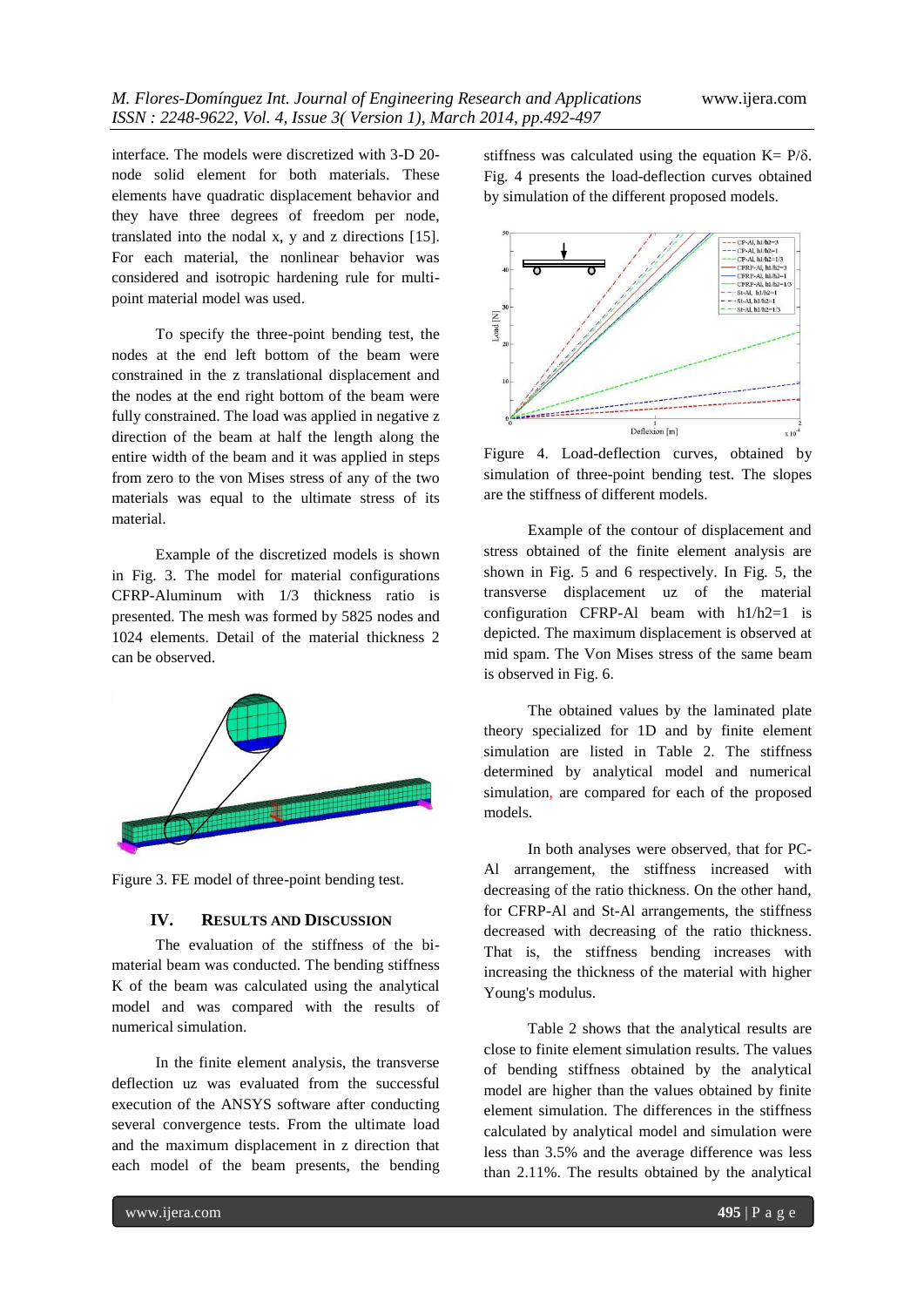model yielded a good agreement with the finite element results obtained.

The proposed analytical model equation illustrates the interaction between different variables. In this study, the combination of the different Young's modulus of the materials and the thickness ratio were observed. Accordingly, two response surface graphs were generated.



Figure 5. Deflection of the CFRP-Aluminum beam with thickness ratio 1.



Figure 6. Stress presented in the CFRP-Aluminum beam with thickness ratio 1.

Table 2. Bending Stiffness calculated by analytical model and finite element simulation

| Material<br>configurations | Ratio | K $[10^3 \text{ N/m}]$ |                       |             |
|----------------------------|-------|------------------------|-----------------------|-------------|
|                            | h1/h2 |                        | Analytical Simulation | % $\Lambda$ |
| $AI$ -CP                   | 3     | 27.1                   | 26.2                  | 3.27        |
| $AI$ -CP                   | 1     | 48.3                   | 47.3                  | 2.22        |
| $AI$ -CP                   | 1/3   | 120.8                  | 116.6                 | 3.48        |
| Al-CFRP                    | 3     | 399.4                  | 393.7                 | 1.43        |
| Al-CFRP                    | 1     | 367.2                  | 361                   | 1.67        |
| Al-CFRP                    | 1/3   | 361.3                  | 354.6                 | 1.86        |
| $AI-St$                    | 3     | 515.1                  | 507.6                 | 1.45        |
|                            |       |                        |                       |             |

| 01 <del>1</del> , pp. <del>1</del> 72- <del>1</del> 77 |     |       |       |      |
|--------------------------------------------------------|-----|-------|-------|------|
| Al-St                                                  |     | 431.9 | 425.6 | 1.48 |
| Al-St                                                  | 1/3 | 423.9 | 414.9 | 2.12 |

The behavior of the analytical model obtained by the laminated plate theory specialized to 1D as function of the Young's modulus of the laminated materials, is presented in Fig. 7. In this figure, the response surface reveals that an increase in Young's modulus of any layers cause an increase in the bending stiffness and localized the optimum values of each Young's modulus for maximum response. The representation of the analytical model of the bending stiffness considering the total thickness of the beam and the thickness ratio of the layers can be observed in Fig. 8. This figure shown that the total thickness variable has a greater effect on the response to the increasing the stiffness of beam to a greater extent. This fact can be explained by the greater amount of beam material, with the same ratio of thickness.



Figure 7. Response surface described by the model analytical, which represents bending stiffness as a function of the Young's modulus of the laminated materials.



Figure 8. Response surface for the bending stiffness as a function of the total thickness of the beam and the thickness ratio of the layers.